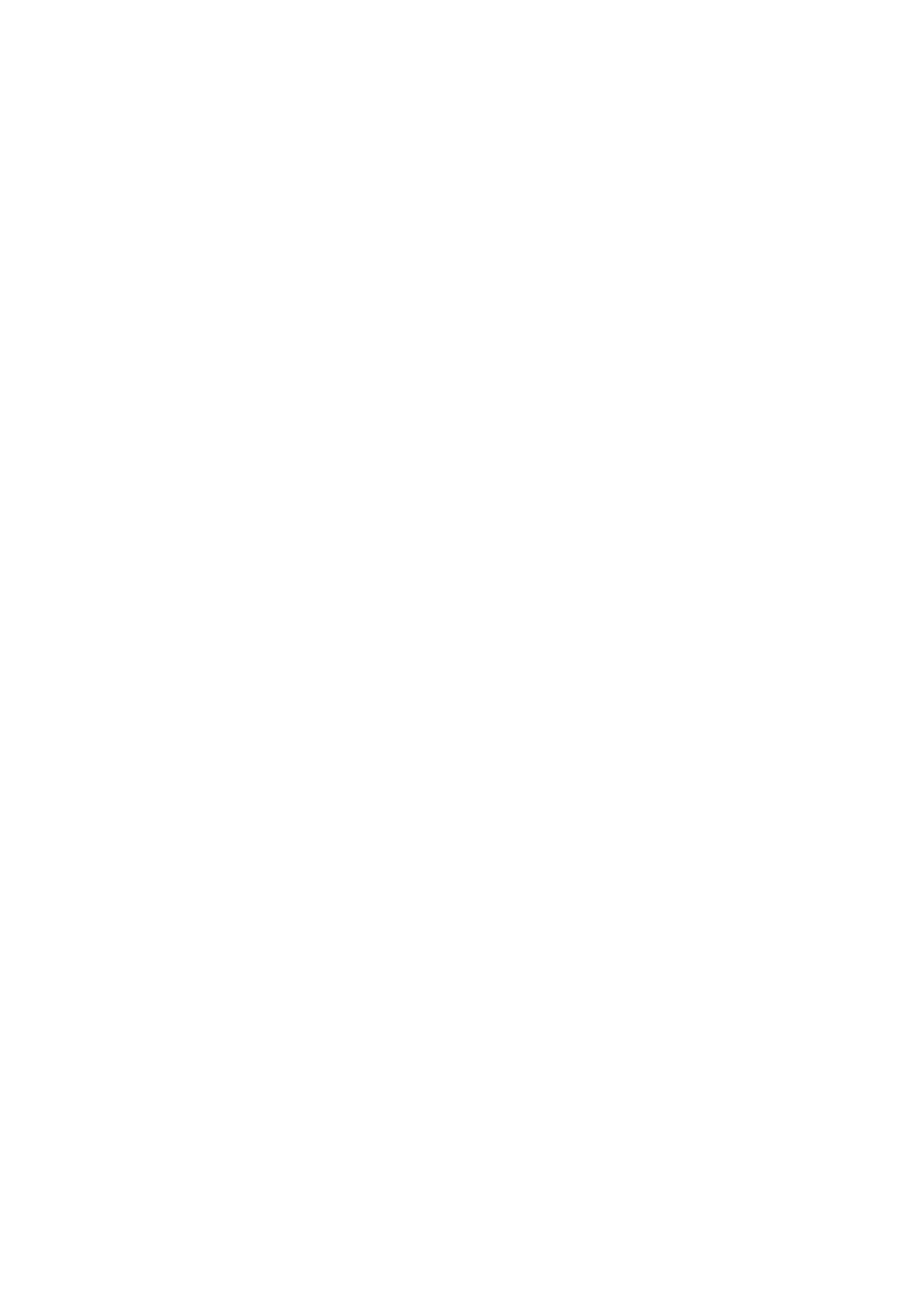

# **What is video transcription?**

**[Video transcription](https://www.voxtab.com/video-transcription.htm)** is the process of converting video content into a text form. It can either be done automatically, with the help of software, or manually by a transcriber.

## **What are the benefits of video transcription?**

When video content is converted to text, it is presented in the form of transcripts. So, why are transcripts better than video content?

**Enhanced Engagement:** Audiences with hearing impairments can enjoy the content and interact with it better. Many businesses need to comply with laws such as the ADA (The Americans with Disability Act) to avoid discrimination and create hearing-impaired friendly content.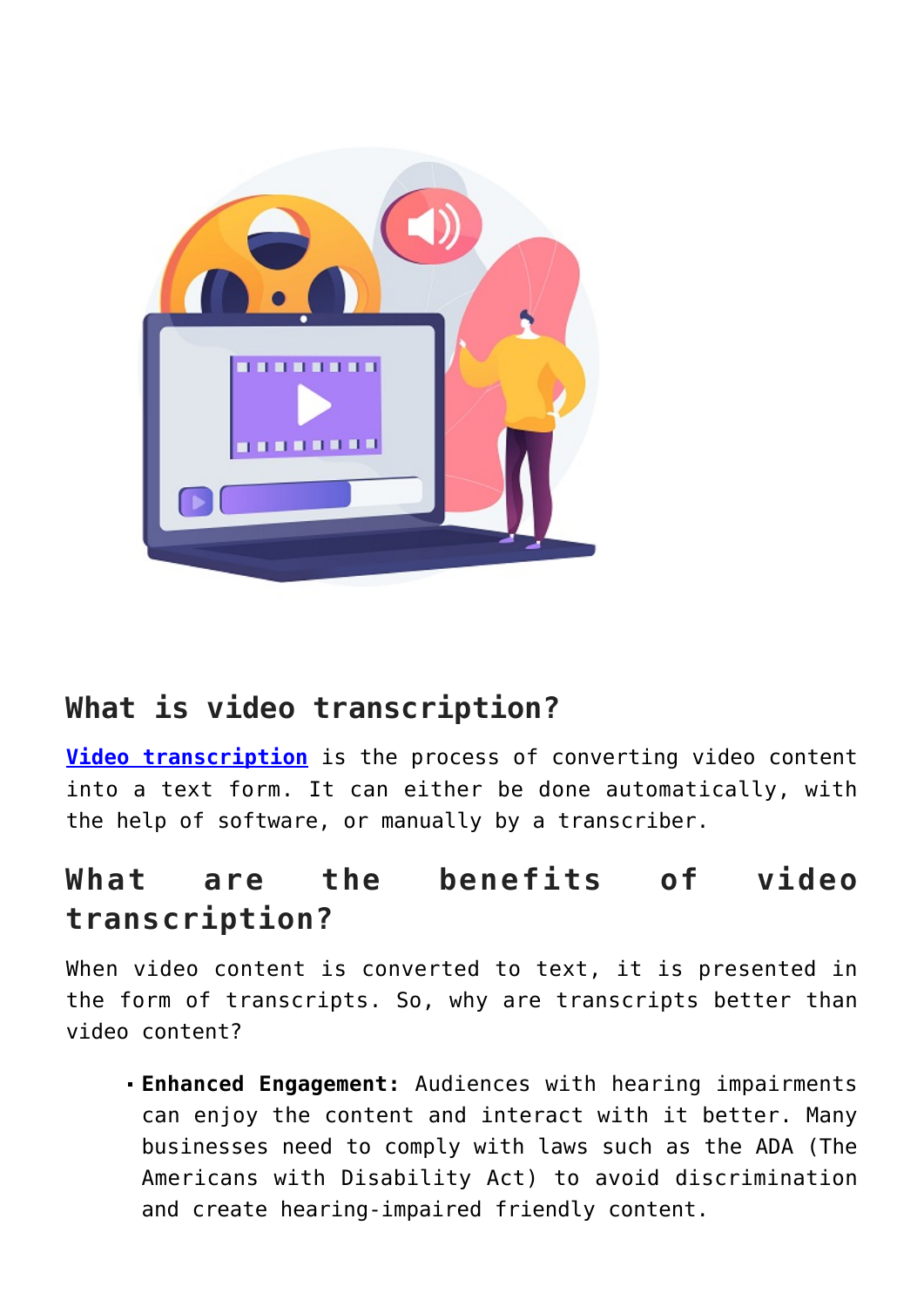- **Easier accessibility and clarity:** It is much easier to access the text and read it than downloading the video content (which sometimes also requires special tools or software). The diction and pronunciation in the video content may often be hard to follow. In such a case, the audience better understands the content when they read it in the text form.
- **Supercharged SEO:** Today, many marketers are opting to transcribe their video content into text. It allows them to add the essential keywords to the transcripts to help with efficient Search Engine Optimization and improve the brand's visibility in the digital landscape.
- **Cast a wider net/Local to Global:** The transcripts can be easily translated into multiple languages and shared with the audience across the globe. It becomes easier for the brand to attain a wider audience reach and tap the international markets.

#### **Who is a transcriber?**

A transcriber has the expertise of converting video content into a text form.

- A transcriber's quiver
	- Keyboard King: Essentially, video transcription means hearing a video content and simultaneously typing every word to present it in a text form. A transcriber therefore must keep apace and type fast so as to not miss out on any word.
	- Crossing the I's and Dotting the T's: Proofreading text is a transcriber's forte, he molds the text into an eminently readable form. From correcting punctuation and spelling errors to minding the tenses, he's got you covered.
	- Subject-Matter Expertise/Know It All: A transcriber needs to have the required subject-matter expertise for accurate video transcription. For instance, a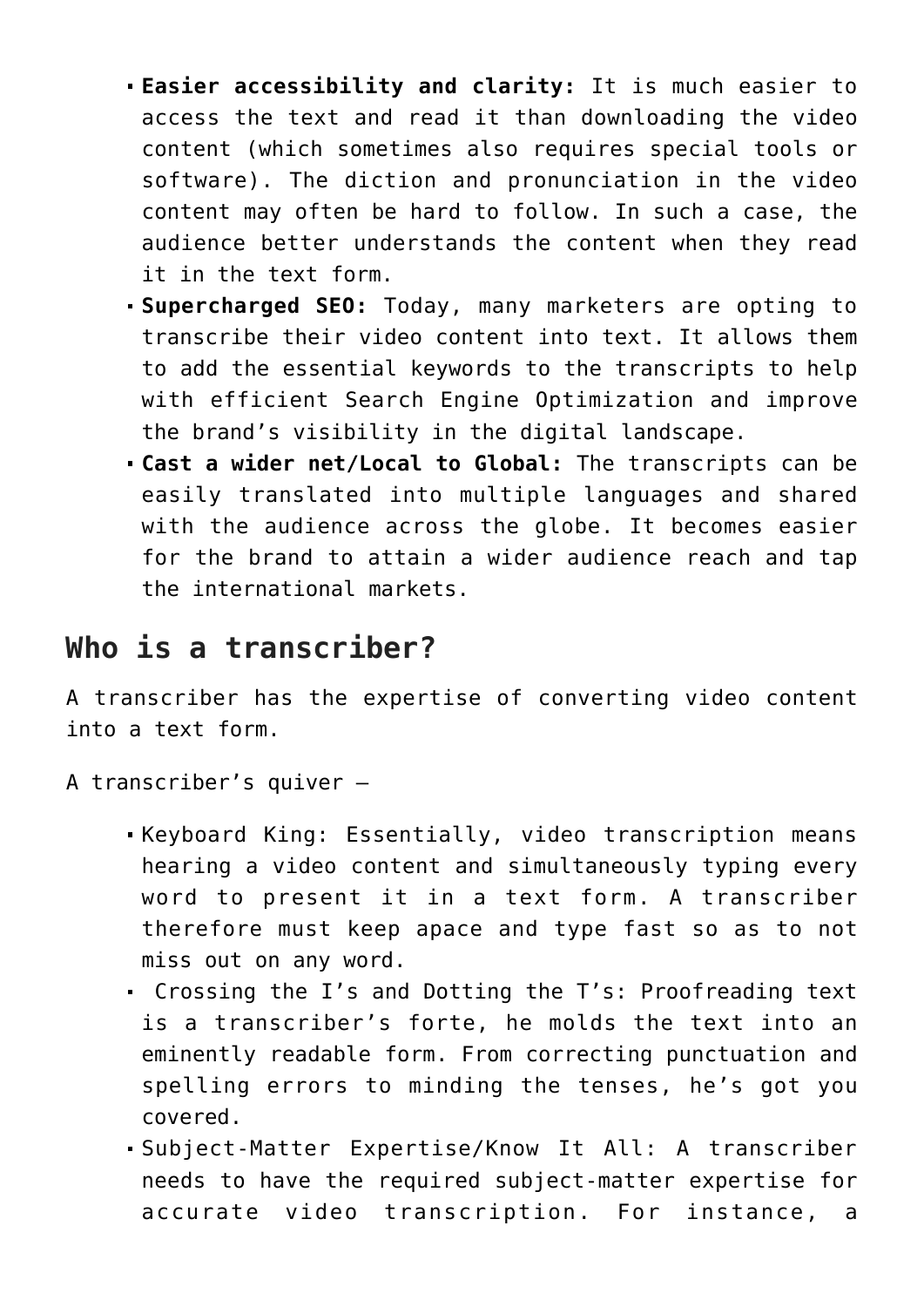documentary on animal sciences cannot be transcribed by a transcriber who only has language proficiency; they need to know the phrases, terminology, etcetera, used in animal sciences.

Confidentiality/Fort Knox: The onus of not freely sharing the client's information without consent is always on the transcriber. The way transcribers maintain confidentiality also adds to their credibility and reputation.

## **Can you transcribe video content by yourself?**

Many try to self-transcribe the video content. Either by manually typing every word from the video content or using some speech recognition software tools to convert the video to text. Achieving the desired quality and accuracy with selftranscription however, may not be possible, so it is best to avail the services of a professional transcriber to deliver optimum quality.

# **Why should you choose a video transcription service provider?**

- **Quality Assurance:** The difference between selftranscription and transcription by a professional is always evident. [Video transcription service](https://www.voxtab.com/video-transcription.htm) providers typically have a pool of native language speakers and subject matter experts. They have the experience to deliver well-structured transcripts with superior language quality and high technical accuracy.
- **On-time, every time: Video transcription service** providers understand that untimely delivery of services will disrupt their credibility and the client's business. So, they always ensure timely delivery of the transcripts, regardless of how time-consuming the process or unique the client's requirement is.